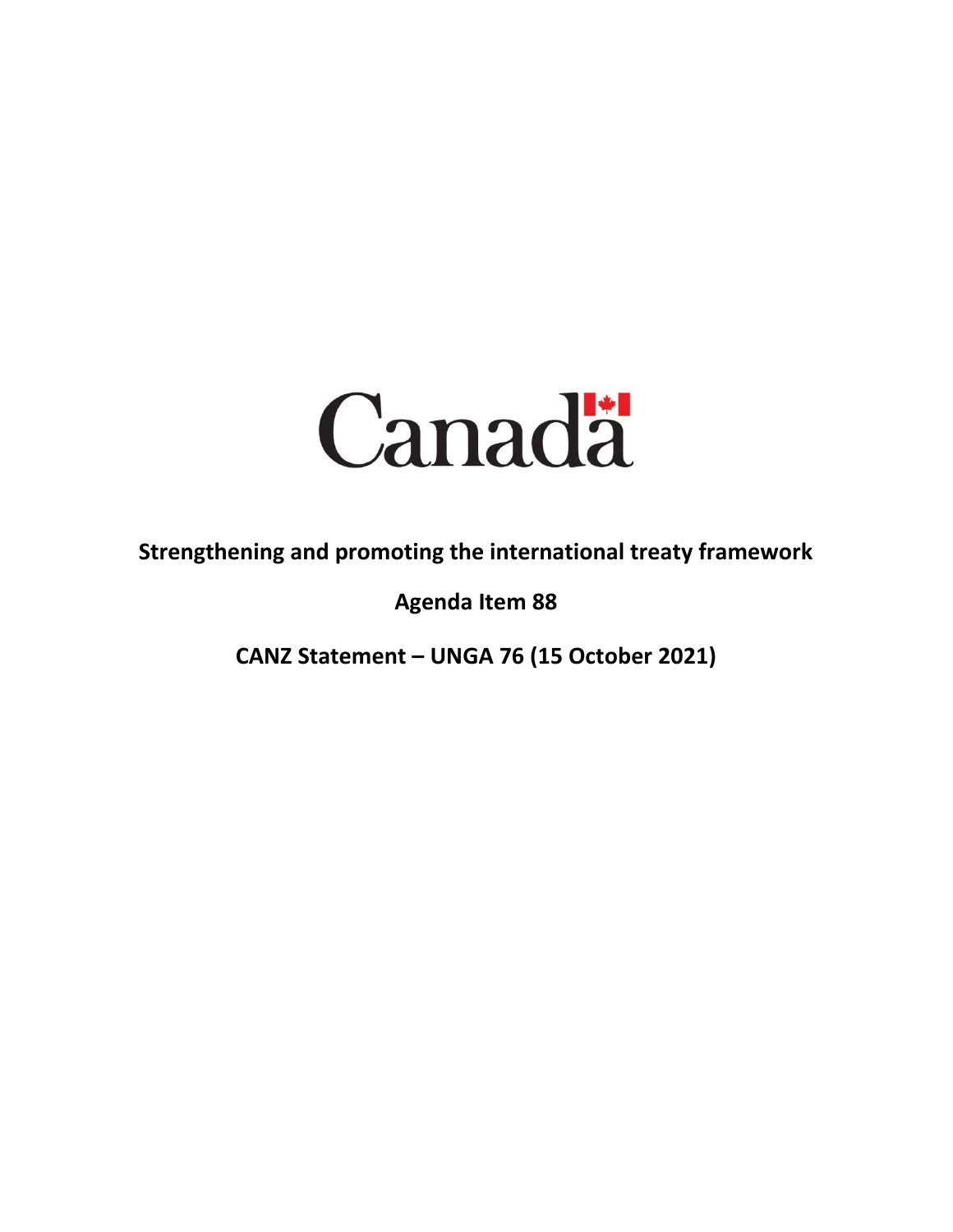## Chairperson,

I am pleased to speak on behalf of Australia and New Zealand as well as my own country, Canada, on this agenda item that affects all delegations, for treaties are a central foundation of a rules-based international order.

Article 102 of the UN Charter, on the registration of treaties with the United Nations, is not a new obligation on Member States; it dates back to the UN's creation. This obligation has been over the years complemented by regulations that give effect to Article 102. It is these regulations that we are striving to improve upon today as our world and technology have evolved in the last seventy-six years.

We would like to express our gratitude to the UN Office of Legal Affairs for its work in the area of online treaty publication, and in particular for the maintenance of the online UN Treaty Collection.

Canada has already contributed some views through the Office of Legal Affairs on this topic, as invited in last year's resolution. Though we will not restate them again today, we, on behalf of CANZ, wish to underline that a steady transition to modern electronic methods is crucial to controlling the growth of the publishing backlog that the UN is experiencing. The COVID pandemic that still affects us has, in this respect, amply demonstrated the possibilities afforded by digitalization and remote access to key tools and documents.

Canada speaks from experience as we have transitioned our core publication, the Canada Treaty Series, from paper to digital, a move that has allowed it to become available to the wider public through the Government of Canada's treaty database website.

Similarly, the Australian Treaty Database provides an online resource including access to the text of all treaties to which Australia is a signatory.

New Zealand also maintains a publicly available online treaty database. This database is used by New Zealanders and by international researchers, and has been a useful resource for Government practitioners during lockdown conditions when accessing physical records has been difficult.